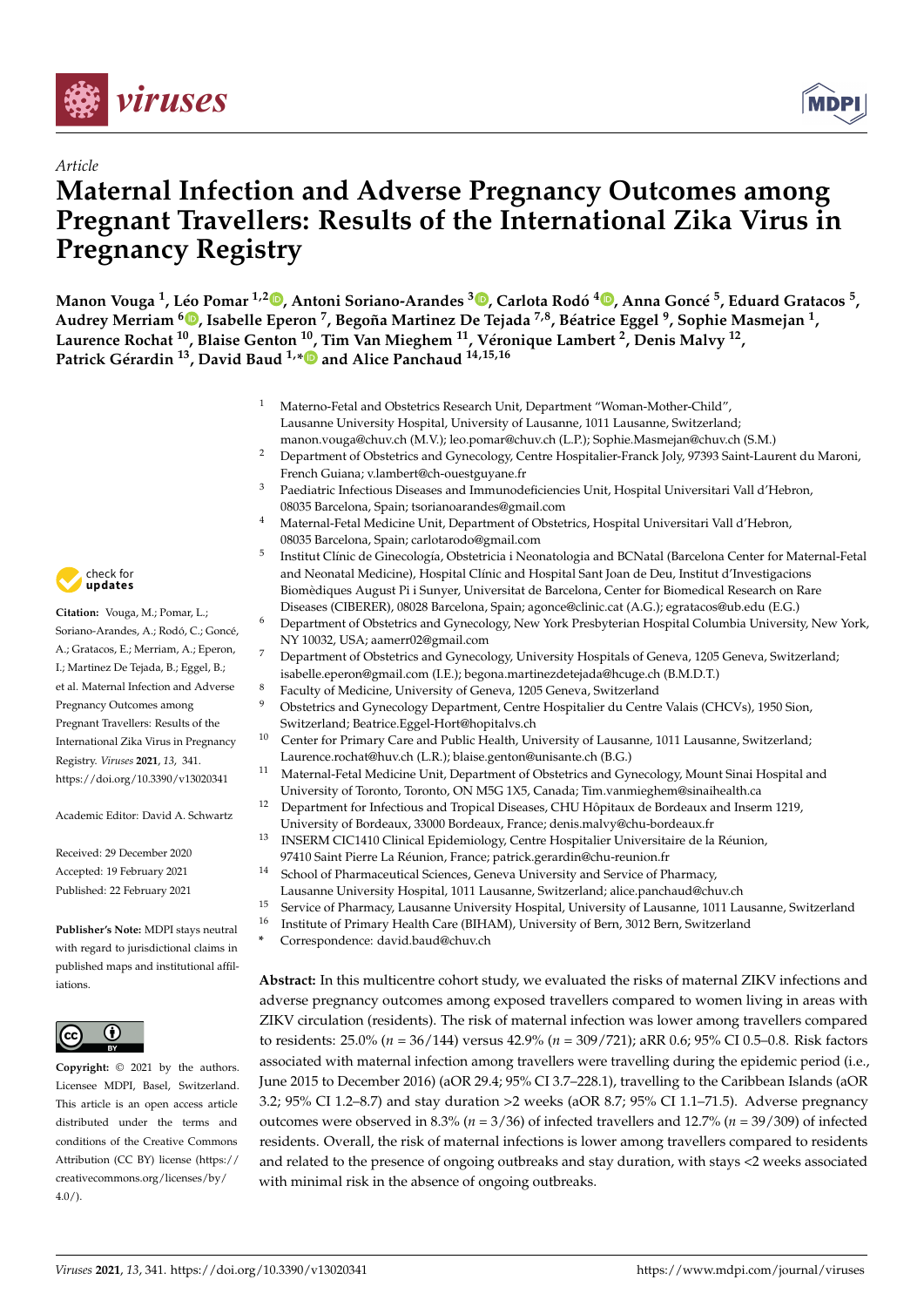**Keywords:** Zika; congenital Zika syndrome; pregnancy; travelers

#### **1. Introduction**

Zika virus (ZIKV) has emerged as an arthropod -borne infection associated with adverse pregnancy outcomes [\[1\]](#page-12-0). The risks associated with intrauterine ZIKV infection have been well documented among women living in areas with active ZIKV circulation where the overall risk of severe adverse pregnancy outcomes for exposed foetuses was estimated to range between 5 to 13% [\[2–](#page-12-1)[4\]](#page-12-2). However, the risks for pregnant travellers with brief exposures remain poorly described. Though transmission has now declined all over the world, epidemic clusters are still being reported [\[5\]](#page-12-3) with the possibility of emergence/re-emergence in all areas where competent vectors are found [\[1\]](#page-12-0). Given the known sexual transmission and the risk for maternal infection at an early stage of pregnancy, several international agencies [\[6,](#page-12-4)[7\]](#page-12-5) continue to recommend a 2 to 3-month delay prior to attempting conception after returning from areas with ongoing or past ZIKV circulation. As these regions encompass most tropical areas, and represent popular travel destinations, it appears imperative to accurately assess the risk of infection in order to establish appropriate guidelines for pregnant travellers.

We launched an international web registry [\[8\]](#page-12-6) in January 2016 to allow structured collection of data regarding pregnant women and their foetuses exposed to ZIKV. In this article, we present risk assessments for maternal ZIKV infections and adverse pregnancy outcomes among exposed travellers compared to women living in areas with ZIKV circulation using this dataset.

# **2. Materials and Methods**

#### *2.1. Study Population and Data Collection*

This study utilized the Zika international registry in pregnancy dataset [\[8\]](#page-12-6). Health facilities with an antenatal obstetric clinic willing to participate in this international data sharing initiative (available at the time of the study at [https://ispso.unige.ch/zika-in](https://ispso.unige.ch/zika-in-pregnancy-registry/)[pregnancy-registry/](https://ispso.unige.ch/zika-in-pregnancy-registry/) from 9 March 2017) were invited to systematically enroll all pregnant women attending their clinic that were screened for ZIKV infection at any stage of pregnancy regardless of their infectious status and type of exposure (i.e., exposure through mosquito bites, unprotected sexual intercourse or other). Details regarding participating countries can be found in Annex 1; participating centres have at least one contributing authors in the present paper. All pregnant women exposed to ZIKV at any stage of gestation or prior to gestation were eligible for inclusion in this multicentre study. Exclusion criteria were age <18 years and the inability to consent due to inadequate comprehension of the study purposes. Oral and written information available in English, French, Spanish, Italian and German were provided by the investigators at each centre and oral or written consent obtained. Pregnant women enrolled in the International Zika in Pregnancy registry with an unreported type of exposure or who had not travelled but were exposed through potential sexual transmission were excluded from this analysis. Pregnant women with unreported follow-up after 14 weeks gestation (WG) were also excluded.

Deidentified data were prospectively recorded by each centre using the REDCap (Research Electronic Data Capture) electronic data capture tool [\[9,](#page-12-7)[10\]](#page-12-8). Details regarding data collection and validation procedures as well as the collected information can be found in Annex 2. At inclusion (i.e., at the time of ZIKV screening), the following data were recorded: socio-demographic characteristics, obstetrical history and ZIKV exposure. Pregnancies were monitored as clinically indicated according to the local recommendations. After delivery, the following data were collected within 4 weeks: results of maternal testing (ZIKV and/or other infectious pathogens), pregnancy outcomes and neonatal outcomes.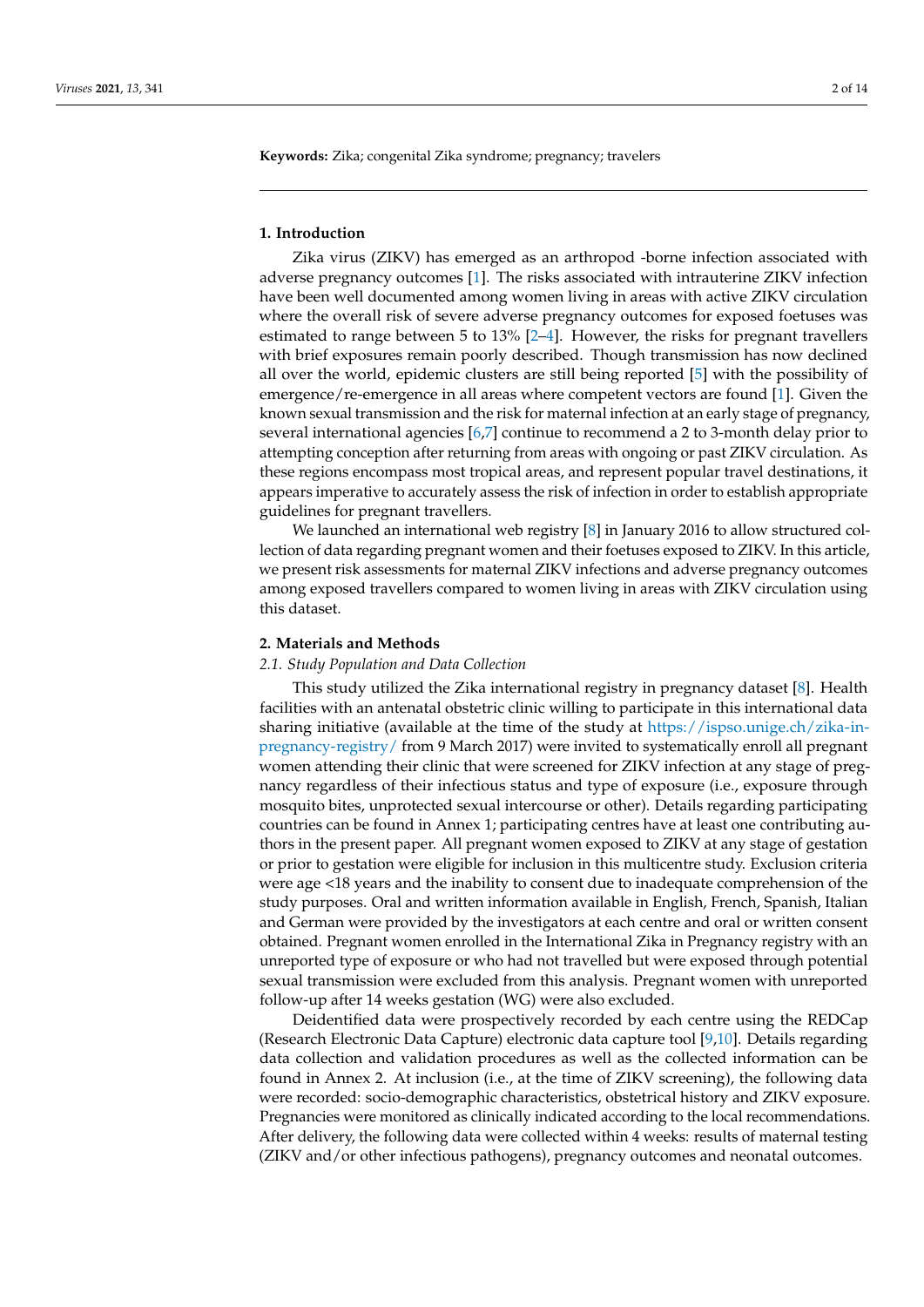The study was approved by both the Swiss Ethical Board (CER-VD-2016-00801) and local Ethical boards from the different participating centres. The study was conducted from January 2016 to July 2019.

## *2.2. Study Group and Exposure Definition*

Pregnant women living in areas with ZIKV circulation (residents) were defined as pregnant women whose pregnancy was monitored or who had stayed >6 months in areas where past or active ZIKV circulation had been described according to the Centers for Disease Control and Prevention (CDC) map [\[7\]](#page-12-5). Pregnant travellers were defined as pregnant women whose pregnancy was monitored in areas without past or current ZIKV circulation and who had stayed in the above-mentioned areas 6 months.

#### *2.3. Definition of Outcomes*

- 1. Primary outcome: Absolute risk (%) of maternal ZIKV infection. Exposed women were tested for ZIKV infection according to local recommendations, through serological and molecular testing (RT-PCR). A recent maternal infection was defined by one of the following results: a positive RT-PCR performed either on urine, blood or saliva, or the presence of specific IgM antibodies confirmed by a Plaque reduction neutralization test (PRNT).
- 2. Secondary outcome: Absolute risk (%) of severe adverse pregnancy outcomes. Foetal and neonatal outcomes were defined as previously described [\[2](#page-12-1)[,11\]](#page-12-9). A scoring congenital ZIKV syndrome (CZS) system was created (Table S1). For multiple gestations, the analysis considered the whole pregnancy. Foetal loss was defined as a spontaneous antepartum foetal death > 14 weeks' gestation (WG) (i.e., late miscarriages (14–24 WG) and stillbirths (foetal demise >24 WG). Severe adverse pregnancy outcomes were defined as either [\[1\]](#page-12-0) severely affected foetuses/new-borns and/or [\[2\]](#page-12-1) foetal loss.

Among exposed foetuses/new-borns, a congenital ZIKV infection was defined either by ZIKV RNA amplification by RT-PCR from at least one foetal/neonatal specimen (placenta, amniotic fluid, cerebrospinal fluid, urine or blood) or identification of ZIKV specific IgM antibodies in the umbilical cord/neonatal blood or in cerebrospinal fluid.

## *2.4. Statistical Analysis*

Absolute risks and the 95% confidence intervals (95% CIs) were estimated using the binomial Wilson score and compared as risk differences (RD) with the relevant 95% CIs. To assess whether travelling was associated with in increased risk of maternal infection, relative risks (RR) were assessed using multivariate Poisson regression models for dichotomous outcomes with robust variance options to estimate the adjusted RR with 95% CIs while controlling for known potential confounding factors and major discrepancies between the study groups. The following variables were included in the model maternal age, maternal comorbidities, aneuploidy and abnormal antenatal screening (defined as an abnormal serology or and non-invasive prenatal testing (NIPT)/amniocentesis).

Risk factors for maternal infection among pregnant travellers were evaluated in a nested case control study comparing infected pregnant travellers, considered as cases, to non-infected pregnant travellers, taken as controls. Odds ratios were calculated for travelling to South America and the Caribbean Islands compared to other regions (reference group), duration of stay  $>$  2 weeks,  $>$  3 weeks or  $>$  4 weeks compared to those 2 weeks, 3 weeks and 4 weeks, respectively (reference groups) and timing of travel during the epidemic period compared to outside of the epidemic period (reference group). The epidemic period was defined between June 2015 and December 2016, based on the following facts: the first confirmed autochthonous ZIKV case reported in Brazil occurred in early May 2015, the peak of the epidemic in South America occurred during the first half of 2016 [\[12,](#page-12-10)[13\]](#page-12-11), while in the Caribbean, the epidemic occurred from January 2016 to October 2016 [\[14\]](#page-12-12). The end of epidemiological emergency was declared in November 2016.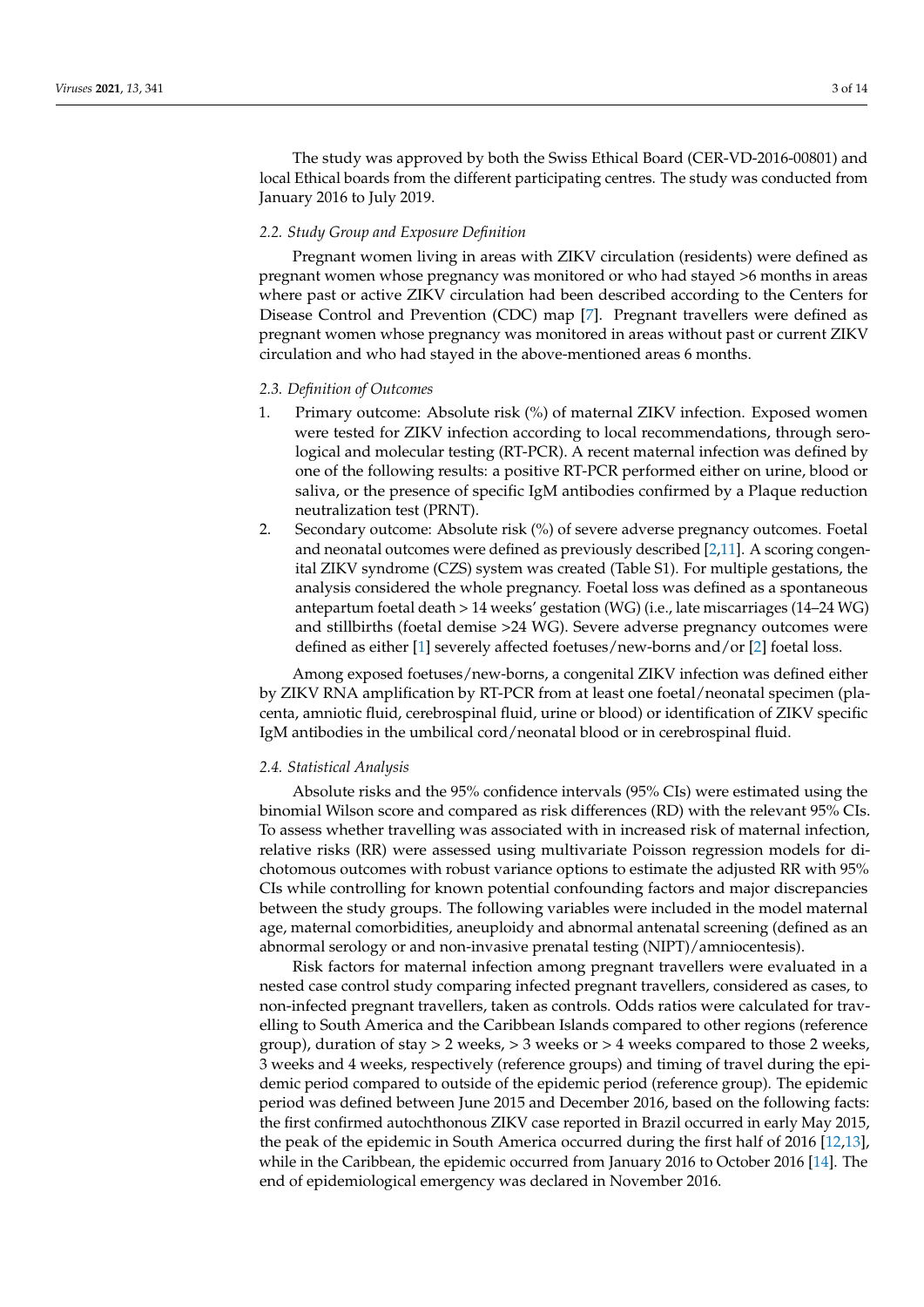To better assess the general impact of each risk factor on the risk of maternal infection, we performed a multivariate analysis. Adjusted odds ratios were adjusted for missing values and for significant risk factors identified in the univariate analysis: travelling during the epidemic (yes/no), dichotomized length of stay and dichotomized region of travel. Except when assessing OR associated with travelling to South America, travelling to the Caribbean Islands was used in the model. Similarly, stays > 2 weeks were used in the model except when assessing longer stays. Collinearity between the variables were assessed using pairwise correlation coefficient. The following relations were assessed: length of stay and travelling during the epidemic, length of stay and travelling to the Caribbean Islands, travelling during the epidemic and travelling to the Caribbean Islands.

Analysis were performed using Stata 14 (Stata Corporation, College Station, TX, USA). A P value inferior of 0.05 was considered as statistically significant.

Missing values: Maternal comorbidities were considered as negative if not reported, based on the assumption that severe comorbidities are normally well documented. Missing risk of aneuploidy was estimated based on maternal age [\[15,](#page-12-13)[16\]](#page-12-14). Based on the hypothesis of missing variables completely at random (MCAR), multiple imputations were performed to increase the power of comparisons and estimate the risks while taking into account missing data on the length of stay, region of travel and period of travel. As significant heterogeneities exist between national standards for prenatal screening, in particular serologies performed during antenatal care, only abnormal serology results were considered.

Sensitivity analysis: We conducted a sensitivity analysis using a broader definition for the diagnosis of a maternal infection: (1) All possible ZIKV infection was defined by one of the following positive results: a positive RT-PCR performed either in urine, blood or saliva, or the presence of specific IgM antibodies confirmed by the PRNT assay and also included pregnant women with only neutralizing antibodies to ZIKV, identified through PRNT assay, without specific IgM antibodies: (2) An active ZIKV infection was defined by a positive RT-PCR performed either in urine, blood or saliva.

#### **3. Results**

From January 2016 to July 2019, 973 pregnant women were enrolled in the registry and a total of 865 patients were included in the final analysis (Figure [1\)](#page-3-0). Socio-demographic characteristics are presented in Table [1.](#page-5-0)

<span id="page-3-0"></span>

**Figure 1.** Flow chart. Abbreviations: WG, weeks' gestation; ZIKV, Zika virus.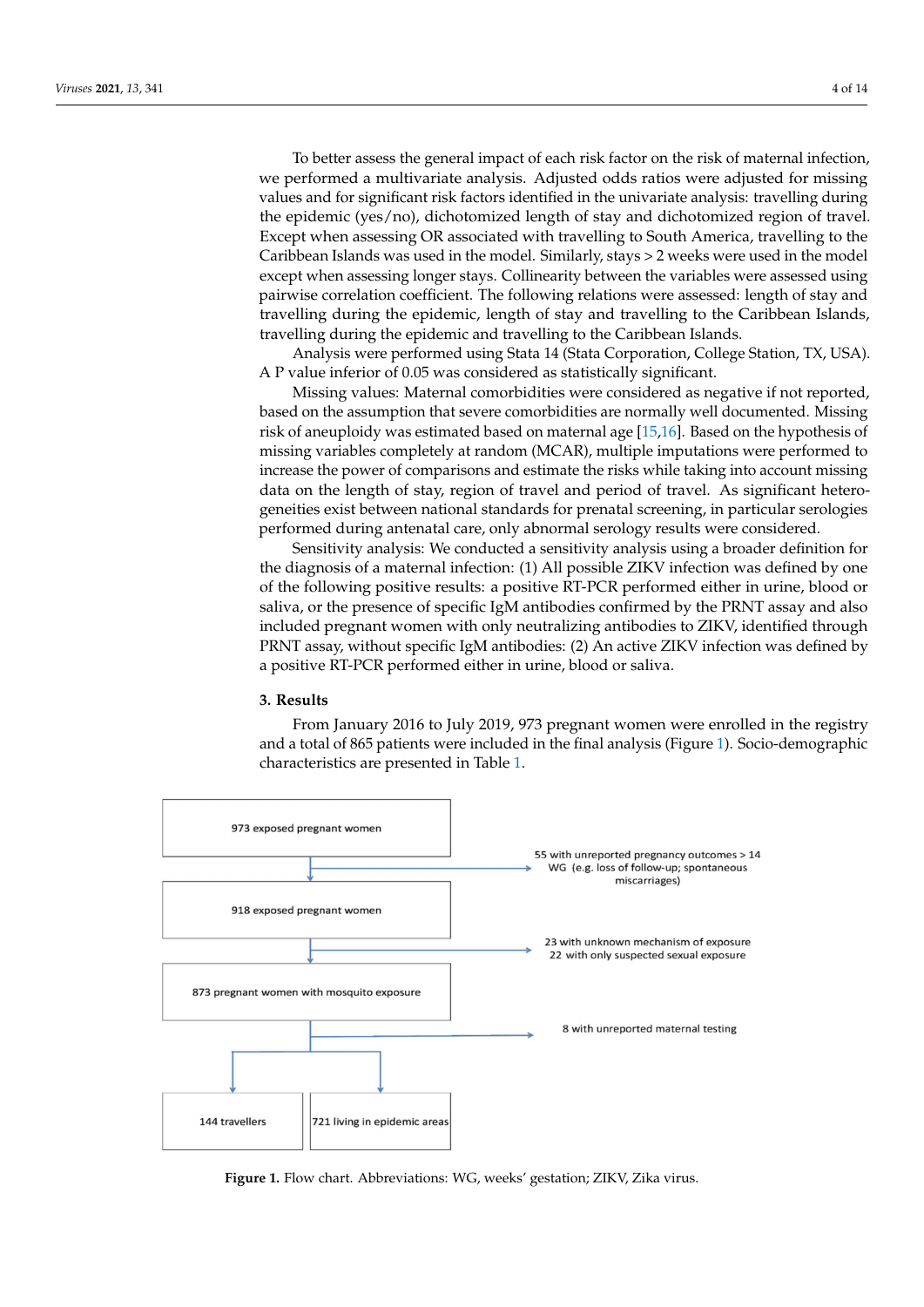**Socio-Demographic Factors Pregnant Travellers Pregnant Women Living in Endemic Areas** *n* **= 144** *n* **= 721 All Pregnant Travellers Recent Maternal ZIKV Infection Negative ZIKV Infection All Pregnant Women Living in Endemic Areas Recent Maternal ZIKV Infection Negative ZIKV Infection** *n* **= 144** *n* **= 36** *n* **= 108** *n* **= 721** *n* **= 309** *n* **= 412 Maternal age**<br>Median—v.o. (IOR) Median—y.o. (IQR) 31 (27–35) 28.5 (24–31.5) 32 (28–35) 28 (23–34) 27.1 (22.4–32.7) 28.3 (23.6–34.0) Age > 35 y.o.—no (%) 38 (26.4) 5 (13.9) 33 (30.6) 193 (26.8) 52 (16.8) 141 (34.2) **Ethnicity** Caucasian 29 (20.1) 2 (5.6) 27 (25.0) 1 (0.1) 0 (0.0) 1 (0.2) Hispanic or latino-american  $47 (32.6)$   $16 (44.4)$   $31 (28.7)$   $644 (89.3)$   $300 (97.1)$   $344 (83.5)$ <br>Afro-american  $5 (3.5)$   $0 (0.0)$   $5 (4.6)$   $2 (0.3)$   $0 (0.0)$   $2 (0.5)$ Afro-american 5 (3.5) 0 (0.0) 5 (4.6) 2 (0.3) 0 (0.0) 2 (0.5) Asian or Pacific Islands 2 (0.5) 2 (0.5) 3 (5.6) 2 (0.5) 2 (0.3) 3 (0.0) 2 (0.5) 2 (0.5) 4 (0.5) 2 (0.5) 4 (0.5 Other 6 2 2.1 3 (2.1) 0 (0.0) 3 (2.8) 0 (0.0) 0 (0.0) 0 (0.0) 0 (0.0) Unknown 52 (36.1) 17 (47.2) 35 (32.4) 72 (10.0) 9 (2.9) 63 (15.3) **Previous pregnancies—no (IQR)**<br>Nulliparous—no (%) Nulliparous—no (%) 76 (52.8) 18 (50.0) 58 (53.7) 307 (42.6) 202 (49.0) Multiparous 68 (47.2) 18 (50.0) 50 (46.3) 414 (57.4) 204 (66.0) 210 (51.0) Multiparous  $\ge 3$  5 (3.5)  $\, = \, 5 \, (3.5)$   $\, = \, 2 \, (5.6)$   $\, = \, 3 \, (2.8)$   $\, = \, 296 \, (41.1)$   $\, = \, 141 \, (45.6)$   $\, = \, 155 \, (37.6)$ **Previous adverse pregnancy outcomes—no (%)** Stillbirths 11 (7.6) 11 (7.6) 0 (0.0) 11 (10.2) 27 (3.8) 10 (3.2) 17 (4.1) Spontaneous abortions 44 (30.6) 11 (30.6) 33 (30.6) 147 (20.4) 45 (14.6) 102 (24.8) **Maternal comorbidities—no (%)** All maternal comobidities 60 (34.7) 10 (27.8) 40 (37.0) 292 (40.5) 125 (40.4) 167 (40.5) Diabetes (previous or gestational) Previous 1 (0.7) 0 (0.0) 1 (0.9) 7 (1) 3 (1.0) 4 (1.0) Gestational 6 (4.2) 1 (2.8) 5 (4.6) 29 (4.0) 11 (3.6) 18 (4.4) unknown 45 (31.3) 20 (55.6) 25 (23.1) 80 (11.1) 17 (5.5) 63 (1.5) Thyroid dysfunction Hypothyroidism 7 (4.9) 1 (2.8) 6 (5.6) 3 (0.4) 1 (0.3) 2 (0.5) Hyperthyroidism 0 (0.0) 0 (0.0) 0 (0.0) 0 (0.0) 0 (0.0) 0 (0.0) Unknown 56 (38.9) 20 (55.6) 36 (33.3) 693 (96.1) 293 (94.8) 400 (97.1)

**Table 1.** Maternal characteristics within the cohort. Abbreviations: DS, Down syndrome; HTD, Hypertensive disorders; IQR, interquartile range; NIPT, Non-Invasive Prenatal Testing; y.o., years old; ZIKV, Zika Virus.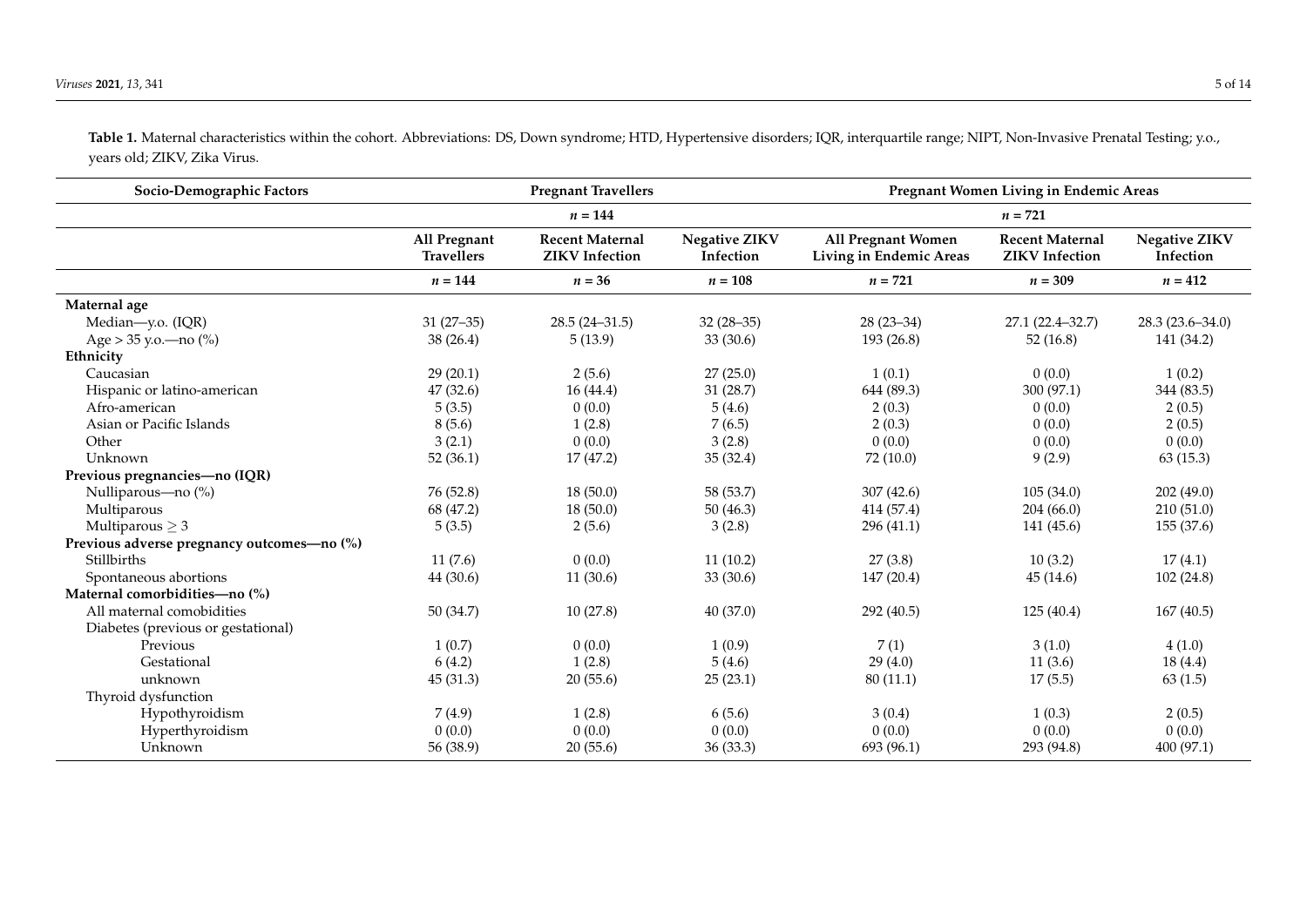<span id="page-5-0"></span>

| rapie <i>r</i> . Com.                  |                            |          |           |                                        |            |            |
|----------------------------------------|----------------------------|----------|-----------|----------------------------------------|------------|------------|
| Socio-Demographic Factors              | <b>Pregnant Travellers</b> |          |           | Pregnant Women Living in Endemic Areas |            |            |
| Vascular pathologies                   |                            |          |           |                                        |            |            |
| Pre-existing HTA                       | 1(0.7)                     | 1(2.8)   | 0(0.0)    | 9(1.3)                                 | 5(1.6)     | 4(1.0)     |
| Gestational/pre-eclampsia              | 3(2.1)                     | 0(0.0)   | 7(6.5)    | 34(4.7)                                | 17(5.5)    | 17(4.1)    |
| Unknown                                | 15(10.4)                   | 10(27.8) | 5(4.6)    | 12(1.7)                                | 10(3.2)    | 2(0.5)     |
| Drugs                                  |                            |          |           |                                        |            |            |
| Cigarettes                             | 6(4.2)                     | 0(0.0)   | 6(5.6)    | 1(0.1)                                 | 0(0.0)     | 1(0.2)     |
| Alcool                                 | 5(3.5)                     | 0(0.0)   | 5(4.6)    | 12(1.7)                                | 6(1.9)     | 6(1.5)     |
| Unknown                                | 48 (33.3)                  | 20(55.6) | 28(25.9)  | 81 (11.2)                              | 18(5.8)    | 63(1.5)    |
| Antenatal screening                    |                            |          |           |                                        |            |            |
| Aneuploidy screening                   |                            |          |           |                                        |            |            |
| Risk of $T21 > 1/1000$                 | 6(4.2)                     | 1(2.8)   | 5(4.6)    | 108(15.0)                              | 26(8.4)    | 82 (19.9)  |
| Unknown T21 risk                       | 82 (56.8)                  | 29(80.6) | 53 (49.1) | 273 (37.9)                             | 146 (47.3) | 127 (30.8) |
| Genetic screening (NIPT/Amniocentesis) |                            |          |           |                                        |            |            |
| Abnormal                               | 1(0.7)                     | 0(0)     | 1(0.9)    | 1(0.1)                                 | 1(0.3)     | 0(0)       |
| Serologies screening                   |                            |          |           |                                        |            |            |
| Abnormal                               | 0(0)                       | 0(0)     | 0(0)      | 3(0.4)                                 | 0(0)       | 3(0.7)     |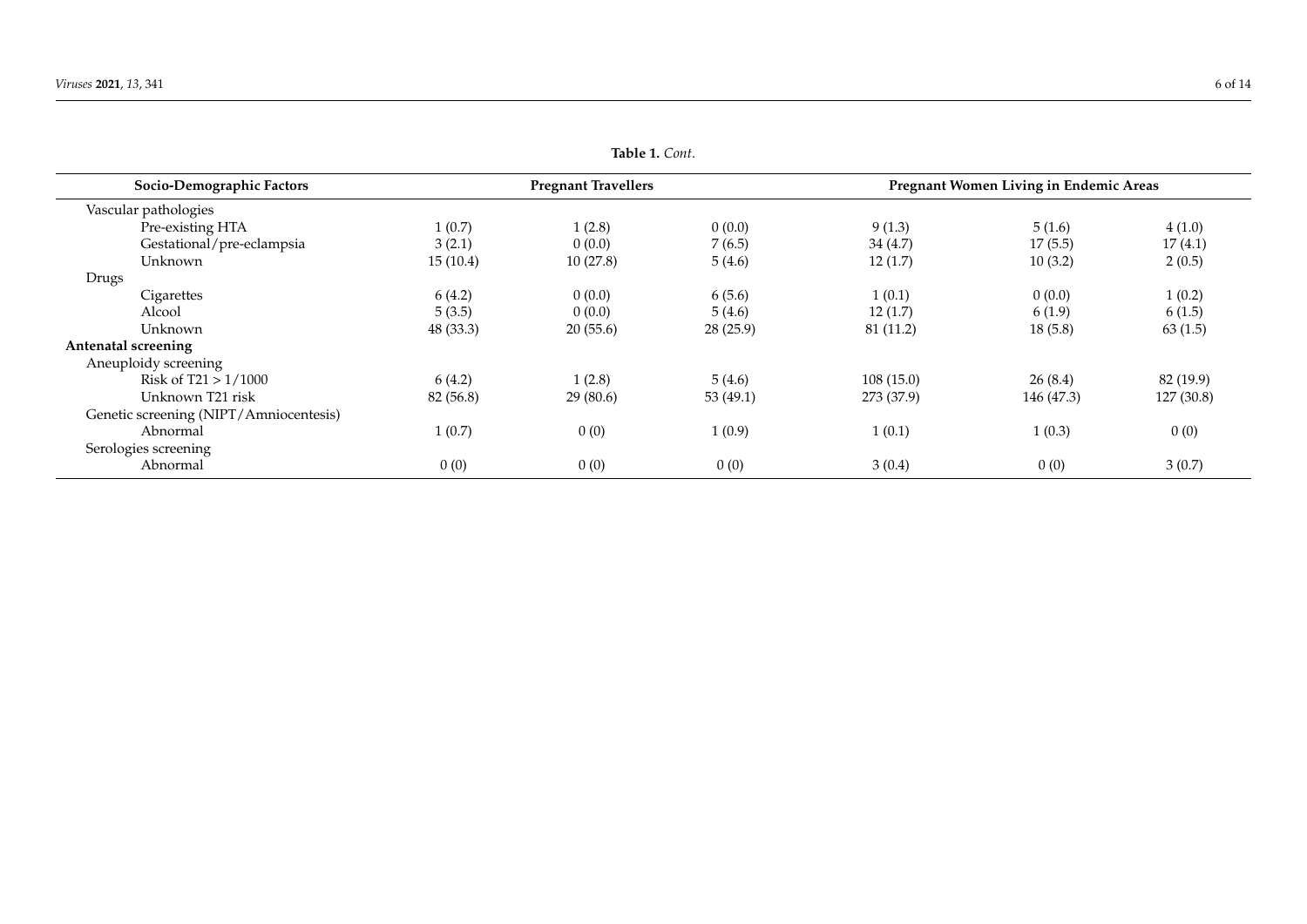#### *3.1. Risk of Maternal ZIKV Infection*

# 3.1.1. Absolute and Relative Risk (RR) of Maternal Infection among Pregnant Travellers Compared to Pregnant Residents

The risk of maternal infection was significantly lower among travellers compared to residents 25.0% (*n* = 36/144) versus 42.9% (*n* = 309/721); crude RR 0.6, 95% CI 0.4–0.8; this remained significant after adjustment for potential confounding factors aRR 0.6, 95% CI 0.4– 0.8 (Table [2\)](#page-6-0). Among infected pregnant women, 61.1% (*n* = 22/36) of travellers presented with symptoms compatible with a ZIKV infection compared to 19.4% (*n* = 60/309) of residents (Table [2\)](#page-6-0).

<span id="page-6-0"></span>

| Table 2. Risk of maternal infection. Abbreviations: aRR, adjusted risk ratio; CI; Confidence interval; RD, Risk difference; RR,  |  |  |
|----------------------------------------------------------------------------------------------------------------------------------|--|--|
| Risk ratio; ZIKV, Zika virus. * adjusted for missing values length of stay, region of travel and travelling during the epidemic. |  |  |

|                           |                    | <b>Pregnant Travellers</b><br>$n = 144$ |                    | <b>Pregnant Residents</b><br>$n = 721$ |                           |                                 |           |                            |                |
|---------------------------|--------------------|-----------------------------------------|--------------------|----------------------------------------|---------------------------|---------------------------------|-----------|----------------------------|----------------|
|                           | $n\left(\%\right)$ | 95% CI                                  | $n\left(\%\right)$ | 95% CI                                 | RD<br>$(95\% \text{ CI})$ | Crude RR<br>$(95\% \text{ CI})$ | $p$ Value | aRR<br>$(95\% \text{ CI})$ | <i>p</i> Value |
| Maternal infection        |                    |                                         |                    |                                        |                           |                                 |           |                            |                |
| Recent Maternal infection | 36(25.0)           | $18.2 - 32.9$                           | 309(42.9)          | $39.2 - 46.6$                          | 17.9<br>$(25.8 - 1.0)$    | $0.6(0.4-0.8)$                  | 0.0001    | 0.6<br>$(0.4 - 0.8)$       | 0.0001         |
| Symptomatic infection     | 22(61.1)           | $43.5 - 76.9$                           | 60(19.4)           | $15.2 - 24.3$                          | 41.7<br>$(25.2 - 58.2)$   | $3.1(2.2 - 4.4)$                | < 0.0001  | 3.0<br>$(2.1 - 4.3)$       | < 0.0001       |

\* adjusted for maternal age (>35 y.o. cat), maternal comorbidities (yes/no), risk of aneuploidy (yes/no) and abnormal prenatal screening (yes/no).

> In a sensitivity analysis accounting for different definitions for maternal ZIKV infection, the risk of all possible ZIKV infection remained significantly lower among travellers compared to residents 36.8% (*n* = 53/144) versus 48.1% (*n* = 347/721); RD 11.3%, 95% CI 2.6%–20.0%; crude RR 0.8, 95% CI 0.6–0.9; aRR 0.8, 95% CI 0.6–0.9. When considering active ZIKV infections, there was no difference between travellers compared to residents 16.3% (*n* = 14/86) versus 10.7% (9/84); RD 5.6%, 95% CI 4.7%–15.8%; crude RR 1.5, 95% CI 0.7–3.3; aRR 1.4, 95% CI 0.6–3.3). This subgroup was small, given RT-PCR results were only available for 11.6% of residents (*n* = 84/721) compared to 59.7% of travellers (*n* = 86/144).

#### 3.1.2. Risk Factors for Maternal Infection among Pregnant Travelers

We performed a nested case control study to evaluate potential risk factors for maternal infections (Table [3\)](#page-7-0). Travelling during the epidemic [crude OR 46.4, 95% CI 7.0–1916.5] and travelling to the Caribbean islands compared to other regions [crude OR 5.0, 95% CI 2.0–12.6] were associated with an increased risk of maternal infection. Similarly, a duration of stay  $>$ 2 weeks [crude OR 12.8, 95% CI 1.9–541.3] and a duration of stay  $>$  3 weeks [crude OR 2.9, 95% CI 1.0–8.9] compared to those  $\leq$  2 weeks or  $\leq$  3 weeks, respectively, were both associated with an increased risk for maternal infection. Similar findings were also observed when considering all possible ZIKV infections or active ZIKV infections, except that a duration of stay > 4 weeks compared to those  $\leq$  4 weeks was also associated with an increased risk of possible ZIKV infections.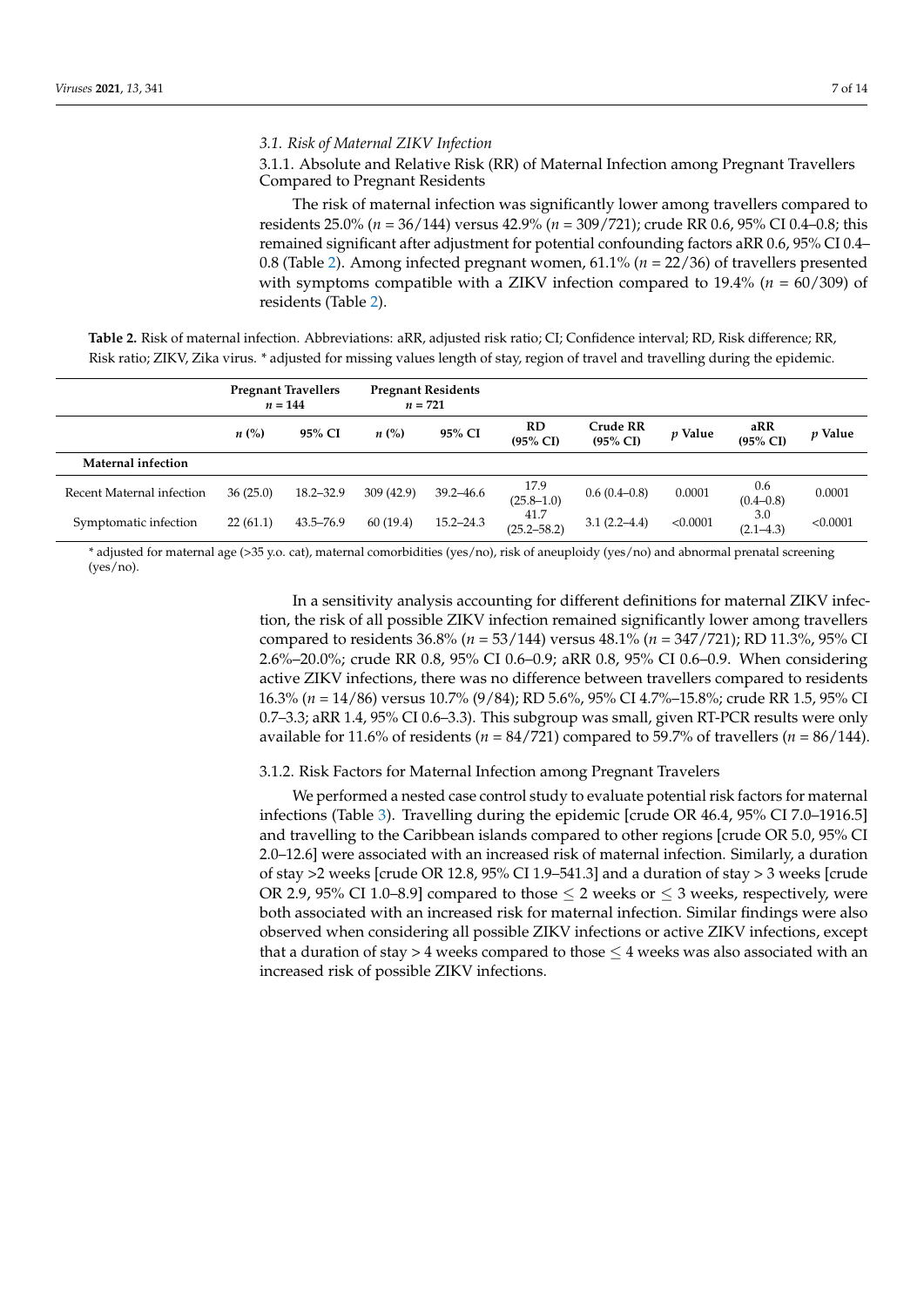<span id="page-7-0"></span>

| <b>Pregnant Travellers</b>   |           |                                         |                                            |               |                     |          |                   |           |
|------------------------------|-----------|-----------------------------------------|--------------------------------------------|---------------|---------------------|----------|-------------------|-----------|
| Exposition                   |           | Recent Maternal ZIKV Infection $n = 36$ | Negative Maternal ZIKV Infection $n = 108$ |               |                     |          |                   |           |
|                              | $n\ (\%)$ | 95% CI                                  | $n\left(\%\right)$                         | 95% CI        | Crude OR (95% CI)   | p Value  | aOR (95% CI)      | $p$ Value |
| Region of travelling         |           |                                         |                                            |               |                     |          |                   |           |
| Known                        | 35(97.2)  | 85.8-99.5                               | 102(94.4)                                  | 88.4-97.4     |                     |          |                   |           |
| South America                | 11(31.4)  | $18.6 - 48.0$                           | 46(45.1)                                   | 35.8-54.8     | $0.6(0.2-1.4)$      | 0.1705   | $0.4(0.2-1.1)$    | 0.087     |
| Carribean                    | 24(68.6)  | 52.0-81.4                               | 31(30.4)                                   | $22.3 - 39.8$ | $5.0(2.0-12.6)$     | 0.0001   | $3.2(1.2 - 8.7)$  | 0.023     |
| South East Asia              | 0(0)      | $0 - 9.8$                               | 12(11.8)                                   | $6.9 - 19.4$  |                     |          |                   |           |
| Africa                       | 0(0)      | $0 - 9.8$                               | 7(6.9)                                     | $3.4 - 13.5$  |                     |          |                   |           |
| Other                        | 0(0)      | $0 - 9.8$                               | 6(5.9)                                     | $2.7 - 12.2$  |                     |          |                   |           |
| Unknown                      | 1(2.8)    | $0.5 - 14.2$                            | 6(5.6)                                     | $2.6 - 11.6$  |                     |          |                   |           |
| Length of stay               |           |                                         |                                            |               |                     |          |                   |           |
| Known                        | 27(75.0)  | 58.9-86.2                               | 91 (84.3)                                  | 76.3-89.9     |                     |          |                   |           |
| $<$ 2 weeks                  | 1(3.7)    | $6.5 - 18.3$                            | 30(33.0)                                   | $24.2 - 43.1$ | $12.8(1.9 - 541.3)$ | 0.0021   | $8.7(1.1 - 71.5)$ | 0.0041    |
| $<$ 3 weeks                  | 7(25.9)   | 13.2-44.7                               | 46(50.6)                                   | $40.5 - 60.6$ | $2.9(1.0-8.9)$      | 0.0284   | $1.5(0.5-4.5)$    | 0.471     |
| $<$ 4 weeks                  | 12(44.4)  | $27.6 - 62.7$                           | 51(56.0)                                   | $45.8 - 65.8$ | $1.6(0.6-4.2)$      | 0.3801   | $0.8(0.3-2.3)$    | 0.752     |
| >4 weeks                     | 15(55.6)  | 37.3-72.4                               | 40(44.0)                                   | $34.2 - 54.2$ |                     |          |                   |           |
| Unknown                      | 9(25.0)   | 13.8-41.0                               | 17(15.7)                                   | $10.1 - 23.8$ |                     |          |                   |           |
| Period of exposure           |           |                                         |                                            |               |                     |          |                   |           |
| Known                        | 34 (94.4) | 81.9-98.5                               | 101(93.5)                                  | 87.2-96.8     |                     |          |                   |           |
| During the epidemic peak     | 33(97.1)  | 85.1-99.5                               | 42(41.6)                                   | $32.5 - 51.3$ | $46.4(7.0-1916.5)$  | < 0.0001 | 29.4 (3.7–228.1)  | 0.001     |
| July-Dec 2015                | 1(3.0)    | $0.5 - 15.3$                            | 1(2.3)                                     | $0.4 - 12.3$  |                     |          |                   |           |
| Jan-June 2016                | 25(75.8)  | 59.0-87.2                               | 20(47.6)                                   | $33.4 - 62.3$ |                     |          |                   |           |
| July-Dec 2016                | 7(21.2)   | $10.7 - 37.8$                           | 21(50.0)                                   | $35.5 - 64.5$ |                     |          |                   |           |
| Outside of the epidemic peak | 1(2.9)    | $0.5 - 14.9$                            | 59 (58.4)                                  | $48.7 - 67.5$ |                     |          |                   |           |
| Prior to June 2015           | 0(0)      | n.a.                                    | 1(1.7)                                     | $0.3 - 9.0$   |                     |          |                   |           |
| 2017                         | 1(100)    | n.a.                                    | 55 (93.2)                                  | 83.8-97.3     |                     |          |                   |           |
| 2018                         | 0(0)      | n.a.                                    | 3(5.1)                                     | $1.7 - 13.9$  |                     |          |                   |           |
| Unknown                      | 2(5.6)    | $1.5 - 18.1$                            | 7(6.5)                                     | $3.2 - 12.8$  |                     |          |                   |           |
| Use of mosquitoes' repellent |           |                                         |                                            |               |                     |          |                   |           |
| Known                        | 10(27.8)  | 15.8-44.0                               | 52(48.1)                                   | 39.0-57.5     |                     |          |                   |           |
| Use of repellent             | 8(80.0)   | $49.0 - 94.3$                           | 28(53.8)                                   | $40.5 - 66.6$ | $3.5(0.6 - 35.5)$   | 0.1705   | $1.1(0.1 - 7.9)$  | 0.925     |
| Unknown                      | 26(72.2)  | 56.0-84.2                               | 56(51.9)                                   | $42.5 - 61.0$ |                     |          |                   |           |

**Table 3.** Risk factors for maternal infection among pregnant travellers. Abbreviations: aOR, adjusted odds ratio; CI, Confidence interval; OR, Odds Ratio; ZIKV, Zika virus; n.a., not applicable; \* adjusted for missing values "length of stay", "region of travel" and "travelling during the epidemic".

\* adjusted for missing values length of stay, region of travel, and travelling during the epidemic.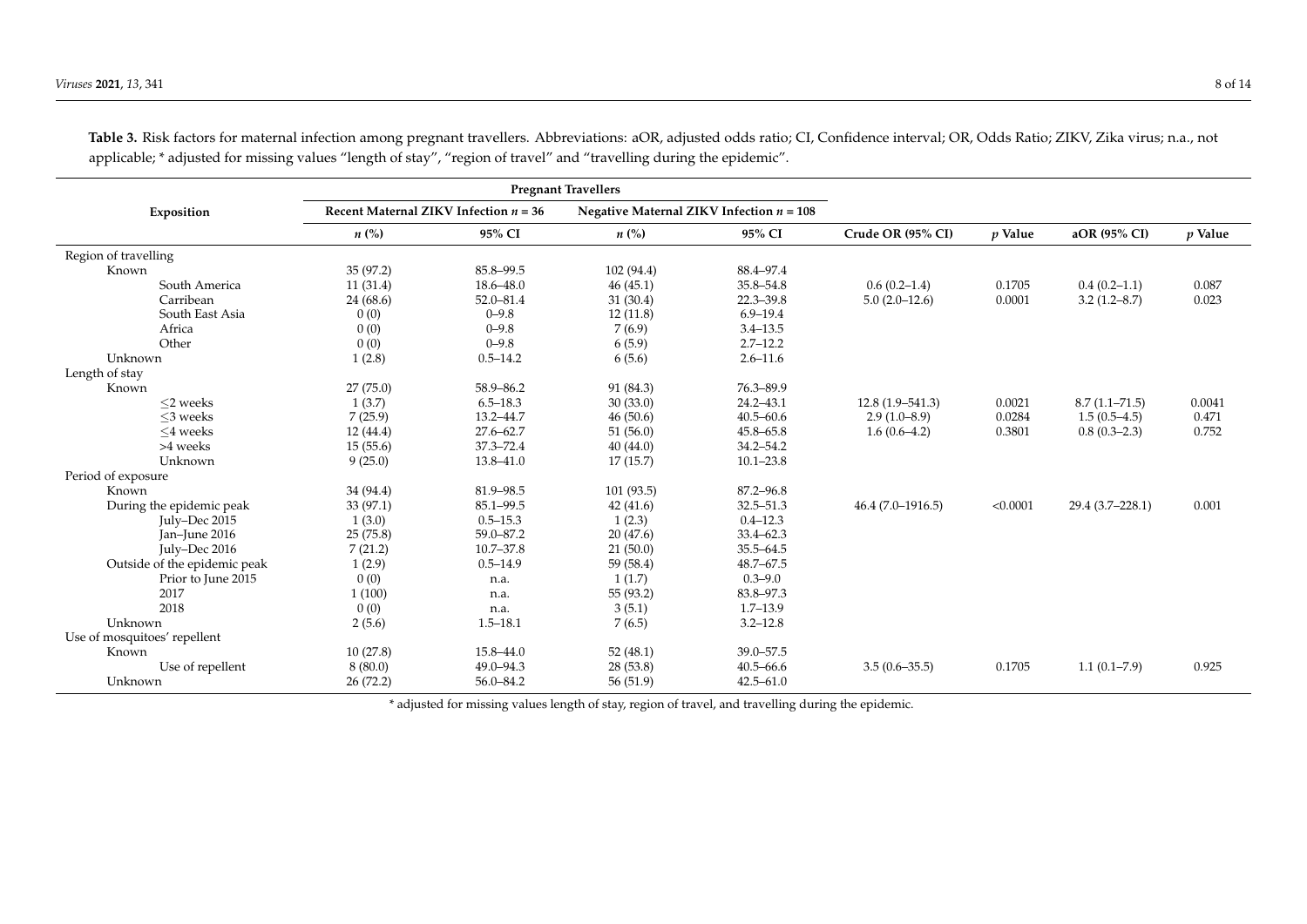In a multivariate analysis accounting for missing values through multiple imputation, travelling during the epidemic period, travelling to the Caribbean Islands and a duration of stay > 2 weeks were independently associated with the risk of maternal infection [aOR 29.4, 95% CI 3.7–228.1 for travelling during the epidemic period, aOR 3.2, 95% CI 1.2–8.7 for travelling to the Caribbean Islands and aOR 8.7, 95% CI 1.1–71.5 for stays abroad >2 weeks, respectively] when compared to travelling outside of the epidemic, to other regions or stays  $\leq$  2 weeks, respectively (Table [3\)](#page-7-0). In contrast, a duration of stay >3 weeks compared to  $\leq$  3 weeks was not associated with a significant increased risk of maternal infection [aOR 1.5, 95% CI 0.5–4.5] (Table [3\)](#page-7-0). When considering all possible ZIKV infection, these associations remained significant. In addition, a duration of stay >3 weeks was also associated with an increased risk of possible ZIKV maternal infections when compared to  $\leq$ 3 weeks [aOR 3.5, 95% CI 1.2–10.0], but a duration of stay >4 weeks was not associated with an increased risk compared to  $\leq$  4 weeks [aOR 1.9, 95% CI 0.7–5.1]. Active ZIKV infections were not tested because the sample size was considered too limited.

## *3.2. Risk of Adverse Pregnancy Outcomes*

3.2.1. Absolute and Relative Risk for Adverse Pregnancy Outcomes among Exposed Pregnant Travellers Compared to Pregnant Residents

Overall, the risk of severe adverse pregnancy outcomes within the cohort was 7.8% (*n* = 67/865), including 8.3% (*n* = 3/36) among travellers and 12.7% (*n* = 39/309) among residents. (Table [4\)](#page-8-0). Asymptomatic new-borns were more frequently observed among travellers with a recent maternal ZIKV infection compared to infected residents [91.7% (*n* = 33/36) *versus* 76.7% (*n* = 237/309)] (Table [4\)](#page-8-0).

<span id="page-8-0"></span>**Table 4.** Adverse pregnancy outcomes among infected pregnant travellers compared to infected pregnant residents. Abbreviations: CI; Confidence interval; ZIKV, Zika virus.

|                                   | <b>Positive Recent Maternal ZIKV Infection</b> |               |                                        |               |  |
|-----------------------------------|------------------------------------------------|---------------|----------------------------------------|---------------|--|
|                                   | <b>Pregnant Travellers</b><br>$n = 36$         |               | <b>Pregnant Residents</b><br>$n = 309$ |               |  |
|                                   | $n\ (\%)$                                      | 95% CI        | $n\ (\%)$                              | 95% CI        |  |
| <b>Foetal/Neonatal outcomes</b>   |                                                |               |                                        |               |  |
| Asymptomatic                      | 33 (91.7)                                      | 78.2–97.1     | 237 (76.7)                             | 71.7–81.1     |  |
| Severe adverse pregnancy outcomes | 3(8.3)                                         | $2.9 - 21.8$  | 39(12.6)                               | $9.4 - 16.8$  |  |
| Foetal/neonatal testing           |                                                |               |                                        |               |  |
| Known                             | 23(63.9)                                       | 47.6–77.5     | 293 (94.8)                             | 91.7–96.8     |  |
| Positive                          | 5(21.7)                                        | $9.7 - 41.0$  | 76 (25.9)                              | $21.3 - 31.2$ |  |
| Negative                          | 18 (78.3)                                      | $58.1 - 90.3$ | 217 (70.2)                             | 64.9–75.1     |  |
| Unknown                           | 13(36.1)                                       | $22.5 - 52.4$ | 16(5.2)                                | $3.2 - 8.2$   |  |

Results of foetal/neonatal testing were available in 20.1% (*n* = 29/144) of travellers and 87.8% residents (*n* = 633/721). A congenital infection was confirmed in 17.2% [(*n* = 5/29), 95% CI 7.6%–34.5%)] of foetuses/new-borns among travellers with available testing and 12.2% [(*n* = 77/633), 95% CI 9.8%–14.9%] among residents (Supplementary Table S2). Interestingly, one confirmed congenital infection among residents occurred in a woman with negative ZIKV testing. This woman was identified to be IgG positive with positive PRNT testing and was therefore considered as a possible ZIKV infection. The new-born was asymptomatic at birth and specific IgM antibodies were detected. Among infected pregnant women, materno-foetal transmission rate was 21.7% (*n* = 5/23) among travellers and 25.9% (*n* = 76/293) among residents (Table [4\)](#page-8-0).

3.2.2. Absolute Risk of Adverse Pregnancy Outcomes among Infected Travellers Compared to Non-Infected Pregnant Travellers

Adverse pregnancy outcomes were observed in 8.3% (*n* = 3/36) of infected travellers *versus* 3.7% (4/108) among non-infected travellers. Findings of cases with severe adverse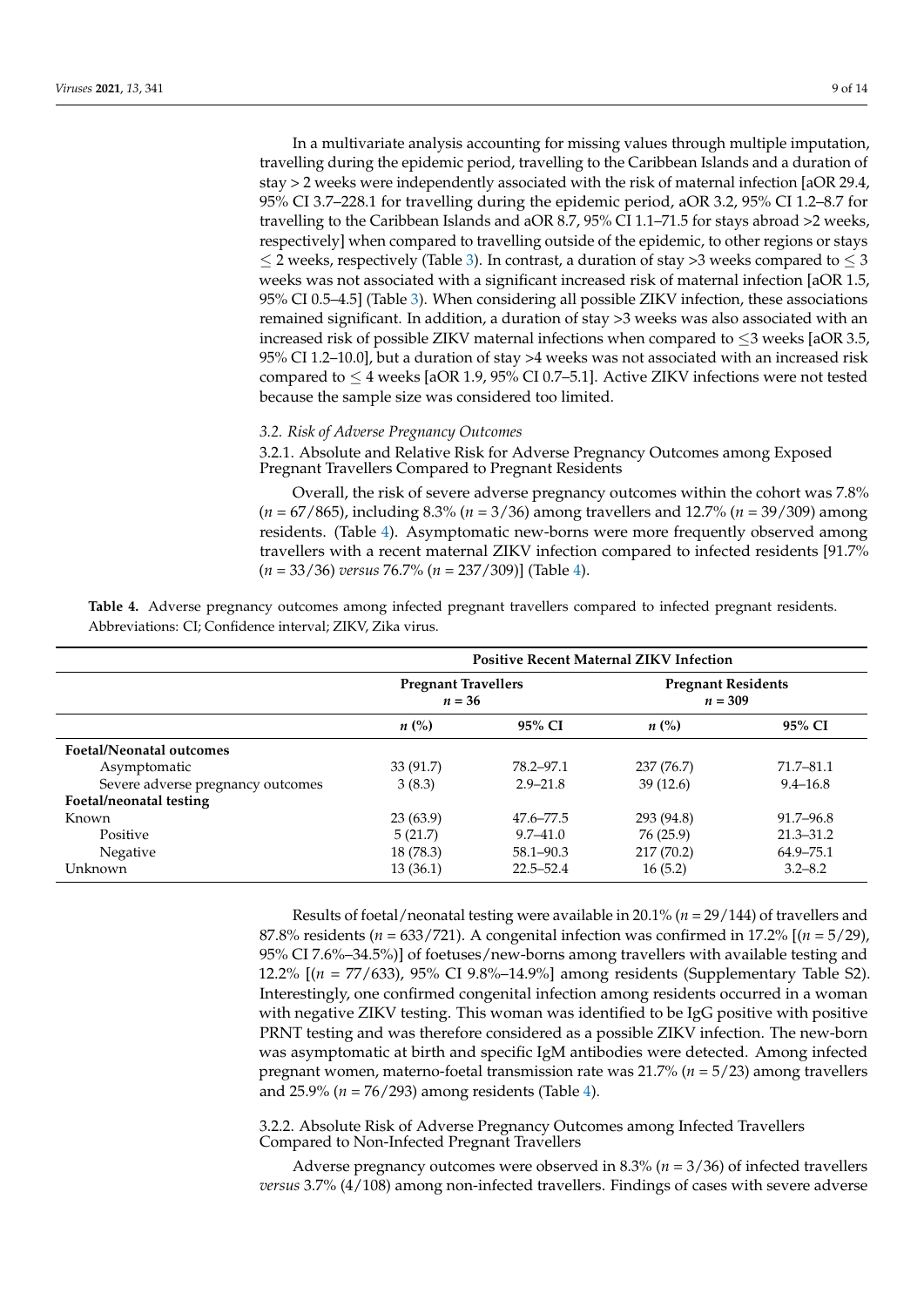pregnancy outcomes among travellers are presented in Table [5.](#page-9-0) Of five cases with a confirmed foetal infection (Supplementary Tables S2 and S3), three cases had severe adverse pregnancy outcomes. All women with severe adverse pregnancy outcomes were exposed during the first trimester of pregnancy and had travelled more than 2 weeks, during the recent epidemic; of note, two patients experienced symptoms. Among negative mothers, four severe adverse pregnancy outcomes were recorded, one of which occurred in a mother with a *possible ZIKV infection* (Supplementary Table S3). The new-born presented with isolated macular anomalies; he was unfortunately not tested for ZIKV infection.

<span id="page-9-0"></span>**Table 5.** Adverse pregnancy outcomes among infected pregnant travellers compared to non-infected pregnant travellers within a nested case-control study. The risk of severe adverse pregnancy outcomes associated with a recent maternal ZIKV infection among pregnant travellers was evaluated in a nested case control study comparing infected pregnant travellers, considered as cases, to non-infected pregnant travellers, taken as controls. Abbreviations: ZIKV, Zika virus.

|                                   | <b>Travellers</b>                                          |               |                                                             |                |  |
|-----------------------------------|------------------------------------------------------------|---------------|-------------------------------------------------------------|----------------|--|
|                                   | <b>Positive Recent Maternal ZIKV Infection</b><br>$n = 36$ |               | <b>Negative Recent Maternal ZIKV Infection</b><br>$n = 108$ |                |  |
|                                   | $n\ (\%)$                                                  | 95% CI        | $n\left(\%\right)$                                          | 95% CI         |  |
| <b>Foetal/Neonatal outcomes</b>   |                                                            |               |                                                             |                |  |
| Asymptomatic                      | 33 (91.7)                                                  | 78.2-97.1     | 103(95.4)                                                   | 89.6–98.0      |  |
| Severe adverse pregnancy outcomes | 3(8.3)                                                     | $2.9 - 21.8$  | 4(3.7)                                                      | $1.4 - 9.1$    |  |
| Foetal/neonatal testing           |                                                            |               |                                                             |                |  |
| Known                             | 23(63.9)                                                   | 47.6–77.5     | 6(5.6)                                                      | $2.6 - 11.6$   |  |
| Positive                          | 5(21.7)                                                    | $9.7 - 41.0$  | 0(0.0)                                                      | n.a.           |  |
| Negative                          | 18 (78.3)                                                  | $58.1 - 90.3$ | 6(100.0)                                                    | $61.0 - 100.0$ |  |
| Unknown                           | 13(36.1)                                                   | 22.5-52.4     | 102 (94.4)                                                  | 88.4–97.4      |  |

## **4. Discussion**

We present here the first prospective study assessing the risks of maternal ZIKV infection and adverse pregnancy outcomes among travellers compared to residents. The absolute risk of maternal infection was significantly lower for travellers, with a 25% absolute risk over the study period. Importantly, the risk of maternal infection was related to the presence of an ongoing outbreak and the length of stay abroad, as well as the region of travel. Although the numbers were low limiting the generalization of the result, when considering only pregnant travellers that travelled outside the epidemic period or less than 2 weeks, the risk was reduced to 1.7% (1/60) and 3.2% (1/31), respectively. No maternal infections were recorded among pregnant travellers outside the epidemic period and with a length of stay abroad less than two weeks.

Two studies performed in Spain in 2016-2017 observed an incidence of recent/ confirmed maternal infection of 1.3% (14/1057) [\[17\]](#page-12-15) and 3.5% (9/254), respectively [\[18\]](#page-12-16), while during the 2009–2018 period, Norman et al. observed a 3.8% incidence of arboviral infections among 861 returning travellers, of which 12% were caused by ZIKV [\[19\]](#page-12-17). The higher proportion of maternal infection in our study might be related to the inclusion of a majority of women exposed during the recent epidemic and a high detection rate, as all patients were tested. Interestingly, Norman et al. found no association with the length of stay. In their study, most patients had a length of stay > 2 weeks with a median length of stay of 23 days (interquartile range 15 to 55 days) [\[19\]](#page-12-17). Travelling to the Caribbean Islands was associated with an increased risk of maternal infection. This association might be explained by the relative homogeneity of the Caribbean region in terms of factors contributing to the cycle of ZIKV vectoral transmission (i.e., climate and Aedes spp. distribution, population densities) compared to South America, where significant socio-ecological variations are observed. As such, the incidence of ZIKV infections in Brazil between 2015–2016 was highly variable depending on the region, with the southern parts of the country, including urban areas of Sao Paulo, being spared [\[1\]](#page-12-0).

We observed an incidence of severe adverse pregnancy outcomes similar to what has been reported previously. In the US territories, the incidence of severe foetal/neonatal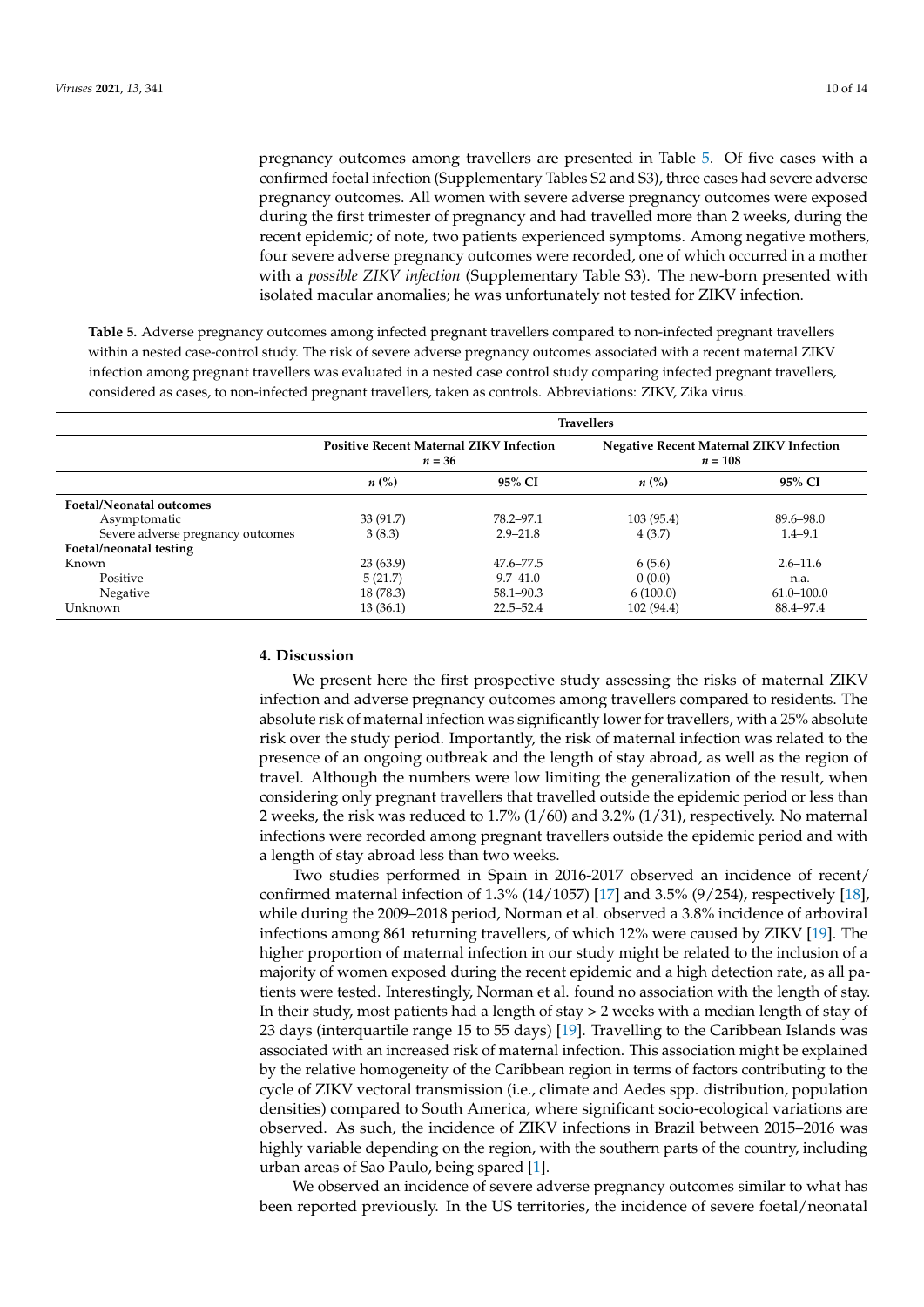anomalies observed among infected patients ranged from 4% to 8% depending on the gestational trimester of suspected maternal infection [\[3\]](#page-12-18), while in the Caribbean region, severe adverse outcomes were reported in 8.1% of foetuses [\[20\]](#page-12-19). This highlights that the majority of exposed foetuses (>90%) will remain asymptomatic or pauci-symptomatic, even in the case of a confirmed foetal infection [\[2\]](#page-12-1).

Our study has limitations. First, the diagnosis of a recent ZIKV infection is challenging. We used criteria based on both nucleic acid amplification testing (NAAT) and serology. NAAT are limited by the transient character of the ZIKV viremia [\[21\]](#page-12-20). On the other hand, serology is poorly reliable, especially in secondary flavivirus infections. Re-infections are associated with cross-reactions of both specific IgM and neutralizing antibodies. Moreover, secondary stimulations may suppress the production of specific antibodies [\[22\]](#page-12-21). In that context, a negative IgM testing does not necessarily exclude a recent infection, as observed in two of our cases, in which congenital ZIKV infection was confirmed by the identification of specific IgM in one of the new-borns, while in the other, severe macular anomalies compatible with ZIKV were observed. To overcome this limitation, we performed a sensitivity analysis including different definitions of exposure, possible ZIKV infections versus active infections (positive viremia). The first strategy supported our findings, while risk estimates using the active infection definition lost their statistical significance owing to the small sample size. These aspects further highlight the difficulties related to the diagnosis of ZIKV infection in pregnant women and further argue against routine screening of exposed women [\[1\]](#page-12-0).

Second, our study is limited by the small number of cases with adverse pregnancy outcomes among travellers. Though, it allowed us to correctly assess risk factors for maternal infection, our study was not powered to detect differences in pregnancy outcomes between infected and non-infected pregnant travellers and to assess potential contributing factors (e.g., timing of maternal infection, persistent viremia). Furthermore, our study did not assess long term outcomes among new-borns, which may lead to an underestimation of the consequences of congenital infection. In addition, we were not able to capture miscarriages in a systematic way. To avoid underreporting or misclassification, we excluded all pregnant women with unreported outcomes after 14WG. This might have underestimated the rate of adverse outcomes related to ZIKV infection in early pregnancy. Exact rates of miscarriage are difficult to assess, due to the high frequency of unreported early-stage pregnancy loss and might be as high as 30 to 40 % [\[23\]](#page-12-22). As to whether maternal ZIKV infection increases this risk remains unclear.

Finally, our study is based on a registry and not systematic sampling. As such, we observed an overrepresentation of symptomatic women among travellers, as asymptomatic women may not have sought medical care. Nevertheless, as symptoms have not been correlated to worse foetal outcomes, the impact of this bias on our results seems limited. Furthermore, although we develop a user-friendly system to collect data in a systematic way, as with all observational studies missing data are inevitable. To account for this we performed multiple imputations, allowing us an acceptable evaluation.

Our study focused on pregnant women. Nevertheless, we believe that our conclusions may be extended to young couples trying to conceive. Although, we did not assess the risks associated with sexual transmission, the probability for a male to subsequently infect his partner is related to his initial risk of infection. Several agencies, including the WHO, CDC and National Travel Health Network and Centre (NaTHNaC) recommend waiting 2 months for women and 3 months for men before getting pregnant after travelling to areas with both current and past outbreaks [\[6](#page-12-4)[,7](#page-12-5)[,24\]](#page-13-0). These recommendations might be overly cautious. Based on the present finding of relatively low risk, it seems reasonable not to advise any delay for patients travelling to areas without any current outbreaks who are staying 2 weeks; as supported by the Swiss public health institute [\[25\]](#page-13-1). Precaution to avoid mosquitoes bites should nevertheless be strictly applied. Furthermore, recommendations for travelling pregnant women should also take into additional exposure to other infections pathogens. Most areas with ZIKV circulation are also endemic for DENV, CHIKV or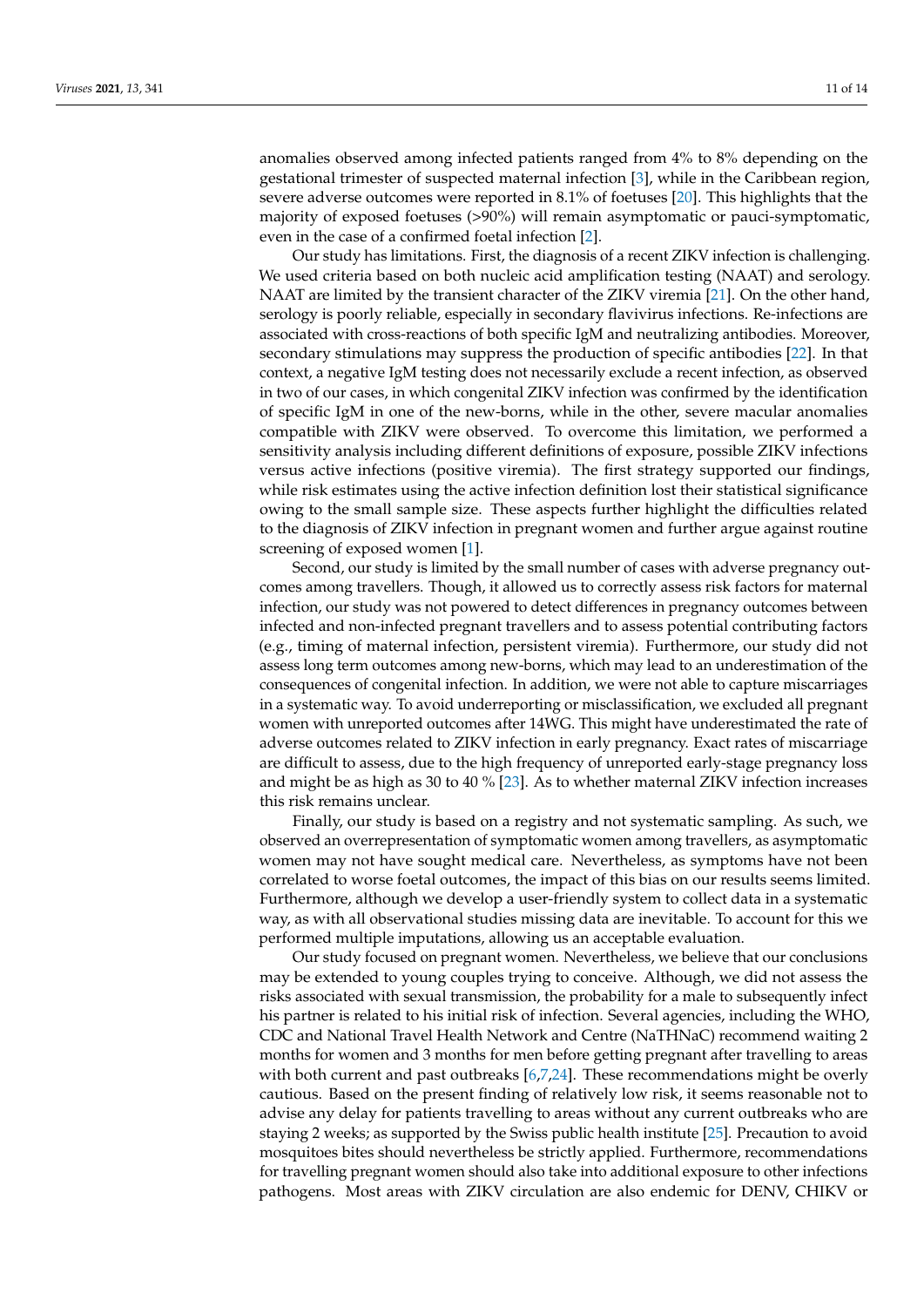malaria. Growing evidence suggests a negative impact of DENV and CHIKV on pregnant women and their offspring [\[26](#page-13-2)[,27\]](#page-13-3), while Malaria remains a major cause of stillbirth in endemic countries [\[28\]](#page-13-4).

# **5. Conclusions**

We provided a reliable assessment of the risks of maternal ZIKV infection and associated risk of adverse pregnancy outcomes among travellers. Our findings suggest the risk of maternal infection among travellers is lower to what is observed for pregnant residents. The specific risk of maternal infection for travellers is related to the presence of ongoing outbreaks and stay duration, with stays < 2 weeks associated with a low risk in the absence of ongoing outbreaks.

**Supplementary Materials:** The following are available online at [https://www.mdpi.com/1999-491](https://www.mdpi.com/1999-4915/13/2/341/s1) [5/13/2/341/s1,](https://www.mdpi.com/1999-4915/13/2/341/s1) Table S1: Criteria used to diagnose the severity of congenital Zika virus, Table S2: Adverse pregnancy outcomes according to results of foetal/neonatal ZIKV testing among pregnant travellers compared to pregnant residents, Table S3: Description of pregnant travellers presenting with severe adverse pregnancy outcomes.

**Author Contributions:** M.V., L.P., P.G., D.B. and A.P. conceived and designed the study. L.P., D.B., M.V. and A.P. interpreted the results. L.P., A.S.-A., C.R., A.G., E.G., A.M., I.E., B.M.D.T., B.E., S.M., L.R., B.G., T.V.M., V.L., D.M. and D.B. provided care to the mothers and collected the data. M.V. and A.P. wrote the first version of the report and did the literature review. All authors have read and agreed to the published version of the manuscript.

**Funding:** This research received no external funding.

**Institutional Review Board Statement:** The study was conducted according to the guidelines of the Declaration of Helsinki, and approved by both the Swiss Ethical Board (CER-VD-2016-00801) and local Ethical boards from the different participating centres.

**Informed Consent Statement:** Informed consent was obtained from all subjects involved in the study.

**Data Availability Statement:** The data presented in this study are available on request from the corresponding author.

**Acknowledgments:** We gratefully thank all of the clinical staff and research members that participated in the Zika registry by taking care of the patients and filling the data in the registry.

**Conflicts of Interest:** The authors declare no conflict of interest.

# **Abbreviations**

| aOR         | adjusted odds ratio                    |
|-------------|----------------------------------------|
| aRR         | adjusted risk ratio                    |
| СI          | Confidence interval                    |
| CHIKV       | Chikungunya virus                      |
| CZS         | congenital ZIKV syndrome               |
| <b>DENV</b> | Dengue virus                           |
| DS          | Down syndrome                          |
| HTD         | Hypertensive disorders                 |
| IOR         | interquartile range                    |
| MCAR        | missing variables completely at random |
| NAAT        | nucleic acid amplification testing     |
| <b>NIPT</b> | non-invasive prenatal testing          |
| OR          | odds ratio                             |
| PRNT        | Plaque reduction neutralization test   |
| RD          | Risk difference                        |
| RR          | Risk ratio                             |
| WG          | Weeks' gestation                       |
| y.o.        | years old                              |
| ZIKV        | Zika virus                             |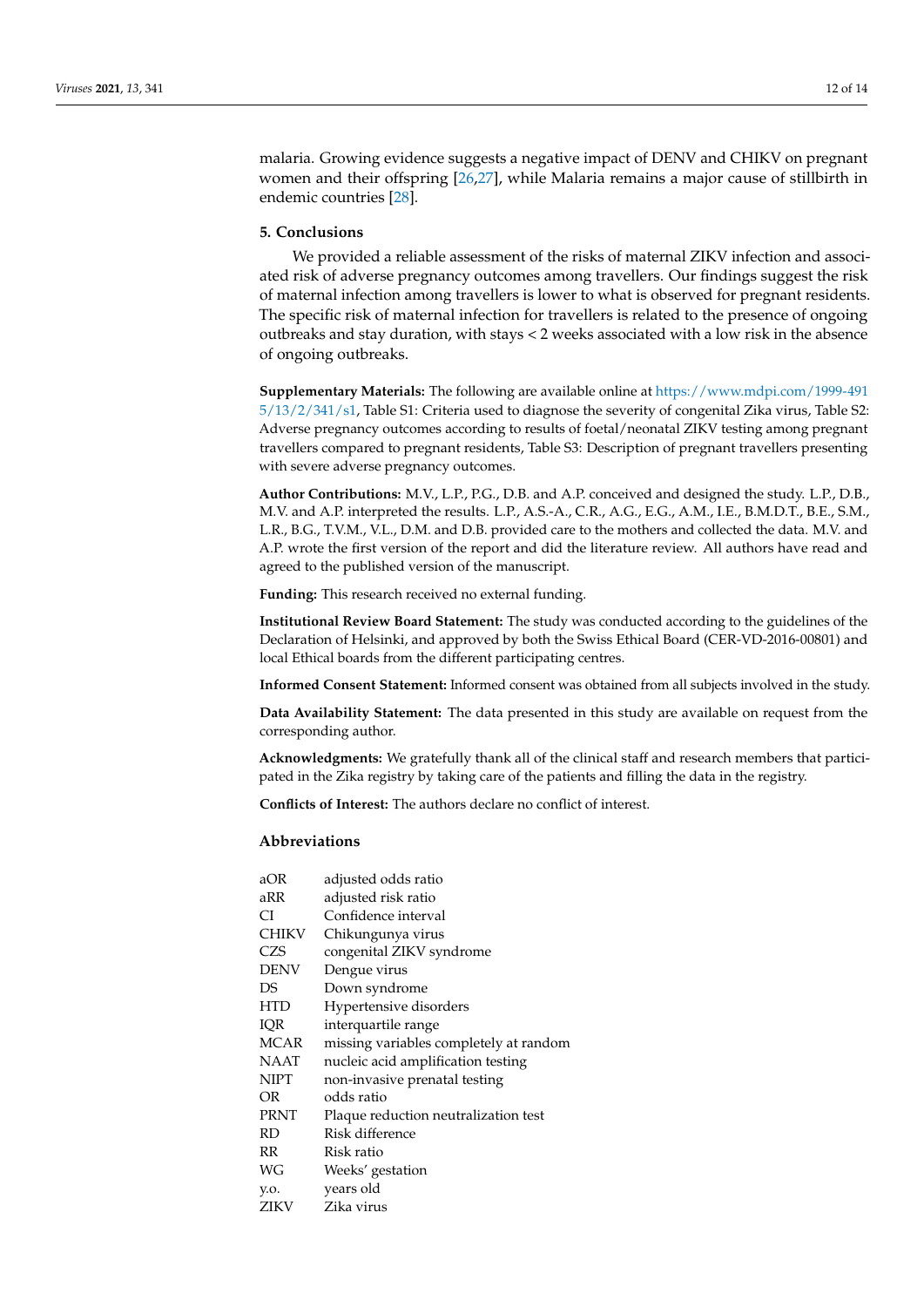## **References**

- <span id="page-12-0"></span>1. Musso, D.; Ko, A.I.; Baud, D. Zika Virus Infection—After the Pandemic. *N. Engl. J. Med.* **2019**, *381*, 1444–1457. [\[CrossRef\]](http://doi.org/10.1056/NEJMra1808246) [\[PubMed\]](http://www.ncbi.nlm.nih.gov/pubmed/31597021)
- <span id="page-12-1"></span>2. Pomar, L.; Vouga, M.; Lambert, V.; Pomar, C.; Hcini, N.; Jolivet, A.; Benoist, G.; Rousset, D.; Matheus, S.; Malinger, G.; et al. Maternal-fetal transmission and adverse perinatal outcomes in pregnant women infected with Zika virus: Prospective cohort study in French Guiana. *BMJ* **2018**, *363*, k4431. [\[CrossRef\]](http://doi.org/10.1136/bmj.k4431)
- <span id="page-12-18"></span>3. Shapiro-Mendoza, C.K.; Rice, M.E.; Galang, R.R.; Fulton, A.C.; VanMaldeghem, K.; Prado, M.V.; Ellis, E.; Anesi, M.S.; Simeone, R.M.; Petersen, E.E.; et al. Pregnancy Outcomes After Maternal Zika Virus Infection During Pregnancy-U.S. Territories, January 1, 2016-April 25, 2017. *MMWR Morb. Mortal. Wkly. Rep.* **2017**, *66*, 615–621. [\[CrossRef\]](http://doi.org/10.15585/mmwr.mm6623e1) [\[PubMed\]](http://www.ncbi.nlm.nih.gov/pubmed/28617773)
- <span id="page-12-2"></span>4. Honein, M.A.; Dawson, A.L.; Petersen, E.E.; Jones, A.M.; Lee, E.H.; Yazdy, M.M.; Ahmad, N.; Macdonald, J.; Evert, N.; Bingham, A.; et al. Birth Defects Among Fetuses and Infants of US Women with Evidence of Possible Zika Virus Infection During Pregnancy. *JAMA* **2017**, *317*, 59–68. [\[CrossRef\]](http://doi.org/10.1001/jama.2016.19006)
- <span id="page-12-3"></span>5. Biswas, A.; Kodan, P.; Gupta, N.; Soneja, M.; Baruah, K.; Sharma, K.K.; Meena, S. Zika outbreak in India in 2018. *J. Travel Med.* **2020**, *27*, taaa001. Available online: <https://academic.oup.com/jtm/advance-article/doi/10.1093/jtm/taaa001/5733644> (accessed on 2 April 2020). [\[CrossRef\]](http://doi.org/10.1093/jtm/taaa001) [\[PubMed\]](http://www.ncbi.nlm.nih.gov/pubmed/32044958)
- <span id="page-12-4"></span>6. WHO. WHO Guidelines for the Prevention of Sexual Transmission of Zika Virus: Executive Summary. 2019. Available online: <https://apps.who.int/iris/bitstream/handle/10665/311026/WHO-RHR-19.4-eng.pdf?ua=1> (accessed on 5 June 2019).
- <span id="page-12-5"></span>7. Centers for Disease Control and Prevention. Zika Travel Information. Available online: [https://wwwnc.cdc.gov/travel/page/](https://wwwnc.cdc.gov/travel/page/zika-information) [zika-information](https://wwwnc.cdc.gov/travel/page/zika-information) (accessed on 11 February 2020).
- <span id="page-12-6"></span>8. Panchaud, A.; Vouga, M.; Musso, D.; Baud, D. An international registry for women exposed to Zika virus during pregnancy: Time for answers. *Lancet Infect. Dis.* **2016**, *16*, 995–996. [\[CrossRef\]](http://doi.org/10.1016/S1473-3099(16)30255-9)
- <span id="page-12-7"></span>9. Harris, P.A.; Taylor, R.; Thielke, R.; Payne, J.; Gonzalez, N.; Conde, J.G. Research electronic data capture (REDCap)—A metadatadriven methodology and workflow process for providing translational research informatics support. *J. Biomed. Inform.* **2009**, *42*, 377–381. [\[CrossRef\]](http://doi.org/10.1016/j.jbi.2008.08.010)
- <span id="page-12-8"></span>10. Harris, P.A.; Taylor, R.; Minor, B.L.; Elliott, V.; Fernandez, M.; O'Neal, L.; McLeod, L.; Delacqua, G.; Delacqua, F.; Kirby, J.; et al. The REDCap consortium: Building an international community of software platform partners. *J. Biomed. Inform.* **2019**, *95*, 103208. [\[CrossRef\]](http://doi.org/10.1016/j.jbi.2019.103208)
- <span id="page-12-9"></span>11. Pomar, L.; Musso, D.; Malinger, G.; Vouga, M.; Panchaud, A.; Baud, D. Zika virus during pregnancy: From maternal exposure to congenital Zika virus syndrome. *Prenat. Diagn.* **2019**, *39*, 420–430. [\[CrossRef\]](http://doi.org/10.1002/pd.5446) [\[PubMed\]](http://www.ncbi.nlm.nih.gov/pubmed/30866073)
- <span id="page-12-10"></span>12. World Health Organization. ZIKA EPIDEMIOLOGY UPDATE. 2019 July. Available online: [https://www.who.int/emergencies/](https://www.who.int/emergencies/diseases/zika/zika-epidemiology-update-july-2019.pdf?ua=1) [diseases/zika/zika-epidemiology-update-july-2019.pdf?ua=1](https://www.who.int/emergencies/diseases/zika/zika-epidemiology-update-july-2019.pdf?ua=1) (accessed on 21 February 2021).
- <span id="page-12-11"></span>13. Pan American Health Organization/World Health Organization. Timeline of Emergence of Zika virus in the Americas. 2016 Apr. Available online: [https://www.paho.org/hq/index.php?option=com\\_content&view=article&id=11959:timeline-of-emergence](https://www.paho.org/hq/index.php?option=com_content&view=article&id=11959:timeline-of-emergence-of-zika-virus-in-the-americas&Itemid=41711&lang=en)[of-zika-virus-in-the-americas&Itemid=41711&lang=en](https://www.paho.org/hq/index.php?option=com_content&view=article&id=11959:timeline-of-emergence-of-zika-virus-in-the-americas&Itemid=41711&lang=en) (accessed on 21 February 2021).
- <span id="page-12-12"></span>14. Cire Antilles Guyane. Surveillance du virus Zika aux Antilles Guyane, Situation épidémiologique, Point au 10 Novembre 2016. Santé Publique France. 2016. Available online: [http://invs.santepubliquefrance.fr/fr/Publications-et-outils/](http://invs.santepubliquefrance.fr/fr/Publications-et-outils/Points-epidemiologiques/Tous-les-numeros/Antilles-Guyane/2016/Situation-epidemiologique-du-virus-Zika-aux-Antilles-Guyane.-Point-au-10-novembre-2016) [Points-epidemiologiques/Tous-les-numeros/Antilles-Guyane/2016/Situation-epidemiologique-du-virus-Zika-aux-Antilles-](http://invs.santepubliquefrance.fr/fr/Publications-et-outils/Points-epidemiologiques/Tous-les-numeros/Antilles-Guyane/2016/Situation-epidemiologique-du-virus-Zika-aux-Antilles-Guyane.-Point-au-10-novembre-2016)[Guyane.-Point-au-10-novembre-2016](http://invs.santepubliquefrance.fr/fr/Publications-et-outils/Points-epidemiologiques/Tous-les-numeros/Antilles-Guyane/2016/Situation-epidemiologique-du-virus-Zika-aux-Antilles-Guyane.-Point-au-10-novembre-2016) (accessed on 17 January 2017).
- <span id="page-12-13"></span>15. Hook, E.B.; Cross, P.K.; Schreinemachers, D.M. Chromosomal abnormality rates at amniocentesis and in live-born infants. *JAMA* **1983**, *249*, 2034–2038. [\[CrossRef\]](http://doi.org/10.1001/jama.1983.03330390038028)
- <span id="page-12-14"></span>16. Hartwig, T.S.; Sørensen, S.; Jørgensen, F.S. The maternal age-related first trimester risks for trisomy 21, 18 and 13 based on Danish first trimester data from 2005 to 2014. *Prenat. Diagn.* **2016**, *36*, 643–649. [\[CrossRef\]](http://doi.org/10.1002/pd.4833)
- <span id="page-12-15"></span>17. Sulleiro, E.; Rando, A.; Alejo, I.; Suy, A.; Gonce, A.; Rodó, C.; Torner, N.; Bardají, A.; Fumadó, V.; Soriano-Arandes, A.; et al. Screening for Zika virus infection in 1057 potentially exposed pregnant women, Catalonia (northeastern Spain). *Travel Med. Infect. Dis.* **2019**, *29*, 69–71. [\[CrossRef\]](http://doi.org/10.1016/j.tmaid.2019.03.006) [\[PubMed\]](http://www.ncbi.nlm.nih.gov/pubmed/30885699)
- <span id="page-12-16"></span>18. Rodó, C.; Suy, A.; Sulleiro, E.; Soriano-Arandes, A.; Maiz, N.; García-Ruiz, I.; Arévalo, S.; Rando, A.; Anton, A.; Vázquez Méndez, É.; et al. Pregnancy outcomes after maternal Zika virus infection in a non-endemic region: Prospective cohort study. *Clin. Microbiol. Infect.* **2019**, *25*, 633.e5–633.e9. [\[CrossRef\]](http://doi.org/10.1016/j.cmi.2019.02.008)
- <span id="page-12-17"></span>19. Norman, F.F.; Henríquez-Camacho, C.; Díaz-Menendez, M.; Chamorro, S.; Pou, D.; Molina, I.; Goikoetxea, J.; Rodríguez-Guardado, A.; Calabuig, E.; Crespillo, C.; et al. Imported Arbovirus Infections in Spain, 2009–2018. *Emerg. Infect. Dis.* **2020**, *26*, 658–666. [\[CrossRef\]](http://doi.org/10.3201/eid2604.190443) [\[PubMed\]](http://www.ncbi.nlm.nih.gov/pubmed/32186486)
- <span id="page-12-19"></span>20. Hoen, B.; Schaub, B.; Funk, A.L.; Ardillon, V.; Boullard, M.; Cabié, A.; Callier, C.; Carles, G.; Cassadou, S.; Césaire, R.; et al. Pregnancy Outcomes after ZIKV Infection in French Territories in the Americas. *N. Engl. J. Med.* **2018**, *378*, 985–994. [\[CrossRef\]](http://doi.org/10.1056/NEJMoa1709481)
- <span id="page-12-20"></span>21. Landry, M.L.; George, K.S. Laboratory Diagnosis of Zika Virus Infection. *Arch. Pathol. Lab. Med.* **2016**, *141*, 60–67. [\[CrossRef\]](http://doi.org/10.5858/arpa.2016-0406-SA)
- <span id="page-12-21"></span>22. Barzon, L.; Pacenti, M.; Franchin, E.; Lavezzo, E.; Trevisan, M.; Sgarabotto, D.; Palù, G. Infection dynamics in a traveller with persistent shedding of Zika virus RNA in semen for six months after returning from Haiti to Italy, January 2016. *Eurosurveillance* **2016**, *21*. [\[CrossRef\]](http://doi.org/10.2807/1560-7917.ES.2016.21.32.30316)
- <span id="page-12-22"></span>23. Wilcox, A.J.; Weinberg, C.R.; O'Connor, J.F.; Baird, D.D.; Schlatterer, J.P.; Canfield, R.E.; Armstrong, E.G.; Nisula, B.C. Incidence of Early Loss of Pregnancy. *N. Engl. J. Med.* **1988**, *319*, 189–194. [\[CrossRef\]](http://doi.org/10.1056/NEJM198807283190401)